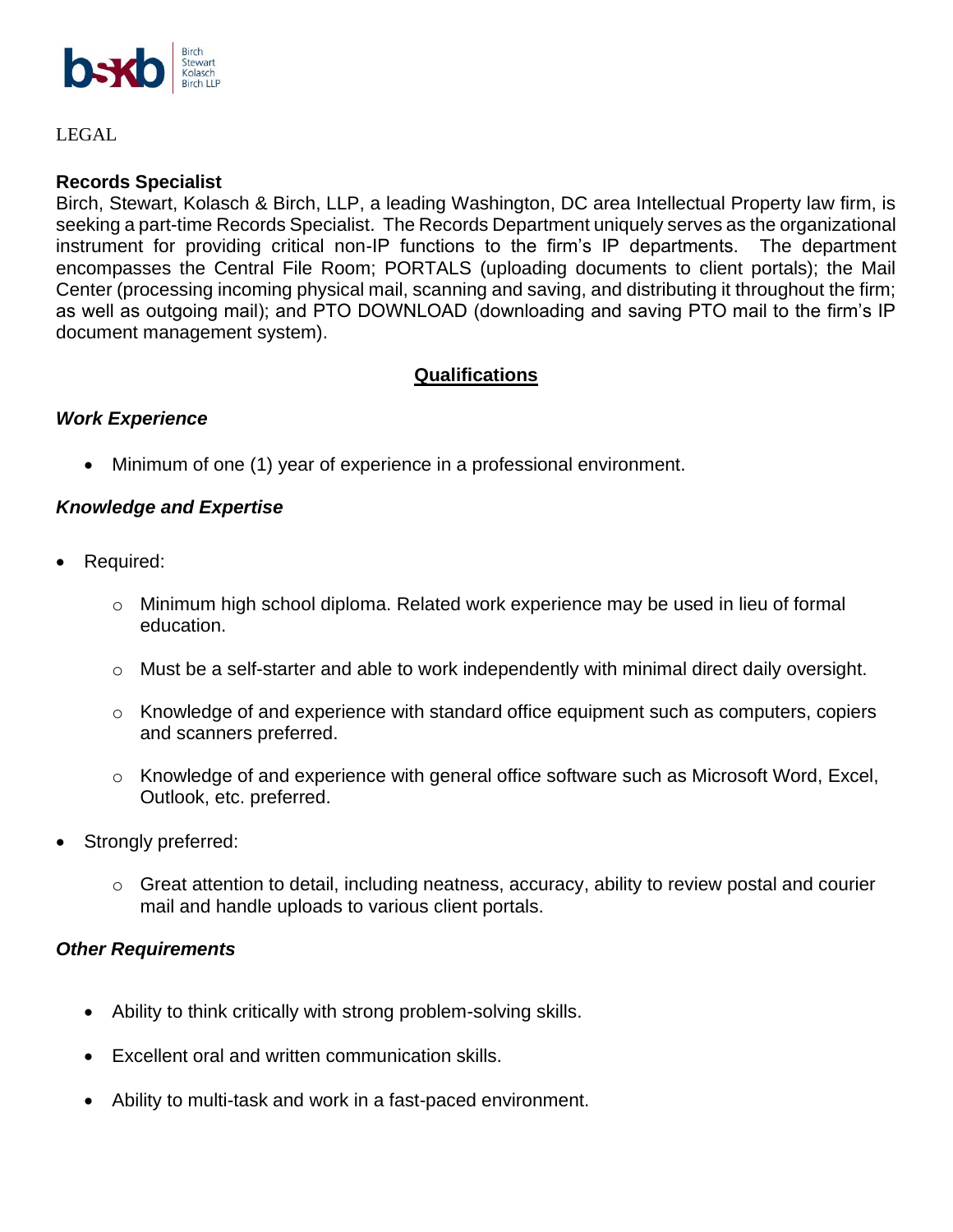

# *Areas of Responsibility*

- Fully adheres to Firm confidentiality standards including but not limited to: attorney-client correspondence and communications.
- Possesses ability to handle all functions and responsibilities of the Records Department.
- Portals
	- o Uploads documents and correspondence to client portals.
- Central File Room:
	- $\circ$  Assists with departmental records-related projects, including but not limited to: file destruction, file relocations, scanning and saving images into electronic databases, and special file-related projects for attorneys, legal assistants, or other departments.
	- $\circ$  Enters accurate data entry of file information into the Records Management Database including status.
	- o Performs file-related research in Patricia, CPI, and Elite.
	- o Maintains and enforces the Firm's retention policies, both of physical and electronic files.
	- o Assists with Transfer-Out File, Transfer-In File or Internal Client to Client File transfer projects.
- Mail Center:
	- o Processes all incoming physical mail, including opening, reviewing, scanning, acknowledging, saving/forwarding mail to the firm's portfolio management system, mailroom and docketing accounts.
	- o Maintains FEDEX/USPS supplies, ordering as needed and re-stocking when necessary.
	- o Gathers and prepares all outgoing Firm mail on schedule. Processes mail using postage machine or FEDEX software. Ensures accuracy in this process from start to finish by performing a detailed quality review.
	- o Maintains a strong knowledge base of outgoing FEDEX/USPS mail processes.
- PTO Download:
	- $\circ$  Download PTO correspondence from the USPTO website and save into the firm's portfolio management system.
- Other duties as assigned.